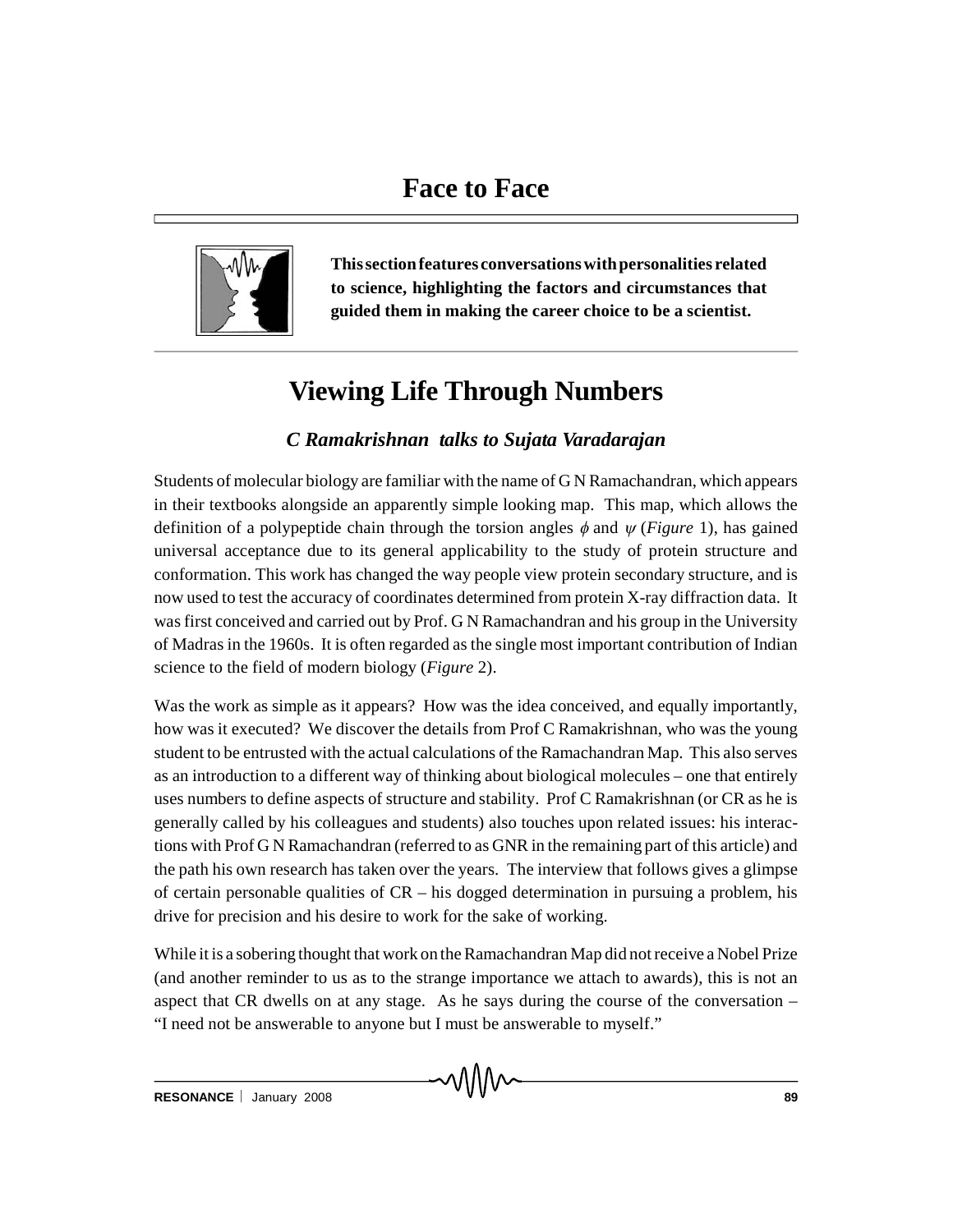**CR** My experience was that many people knew of a scientist called Ramachandran. They knew only one thing about him, namely that he was almost close to getting a Nobel Prize. But what more did they know about him? Everybody said "Oh, he has worked with collagen." But what is GNR's contribution in the field of protein structure, apart from the discovery of collagen structure?

Proteins are complicated molecules, but they need not be studied in a complicated way. There is a simple way to understand the various arrangements that proteins can take.

Everybody had the impression that the Ramachandran Map is the one which can be used for the prediction of protein structures. I want to dispel that idea from their minds. Ramachandran Map is a tool which can be used for testing a structure – this is now being done extensively. It is not one which can be used for predicting whether a protein is going to take up a helical or  $\beta$  sheet structure.

- **SV** How did you decide to enter research?
- **CR** Going back to my college days, I graduated through a course called BSc(Hons), in Physics, (while the normal degree course (BSc,) was of two years' duration) at St.



*Figure 1 (left). Two linked planar***trans** *peptide units. (<sup>i</sup> , <sup>i</sup> ) are the Ramachandran angles at the central a-carbon atom C<sup>i</sup> .*

*Figure 2 (right). The Ramachandran Map. The red, green and white regions represent fully allowed, partially allowed and disallowed conformations of a polypeptide chain.*

A detailed description is given in Ramachandran and his Map, *Resonance*, October 2001.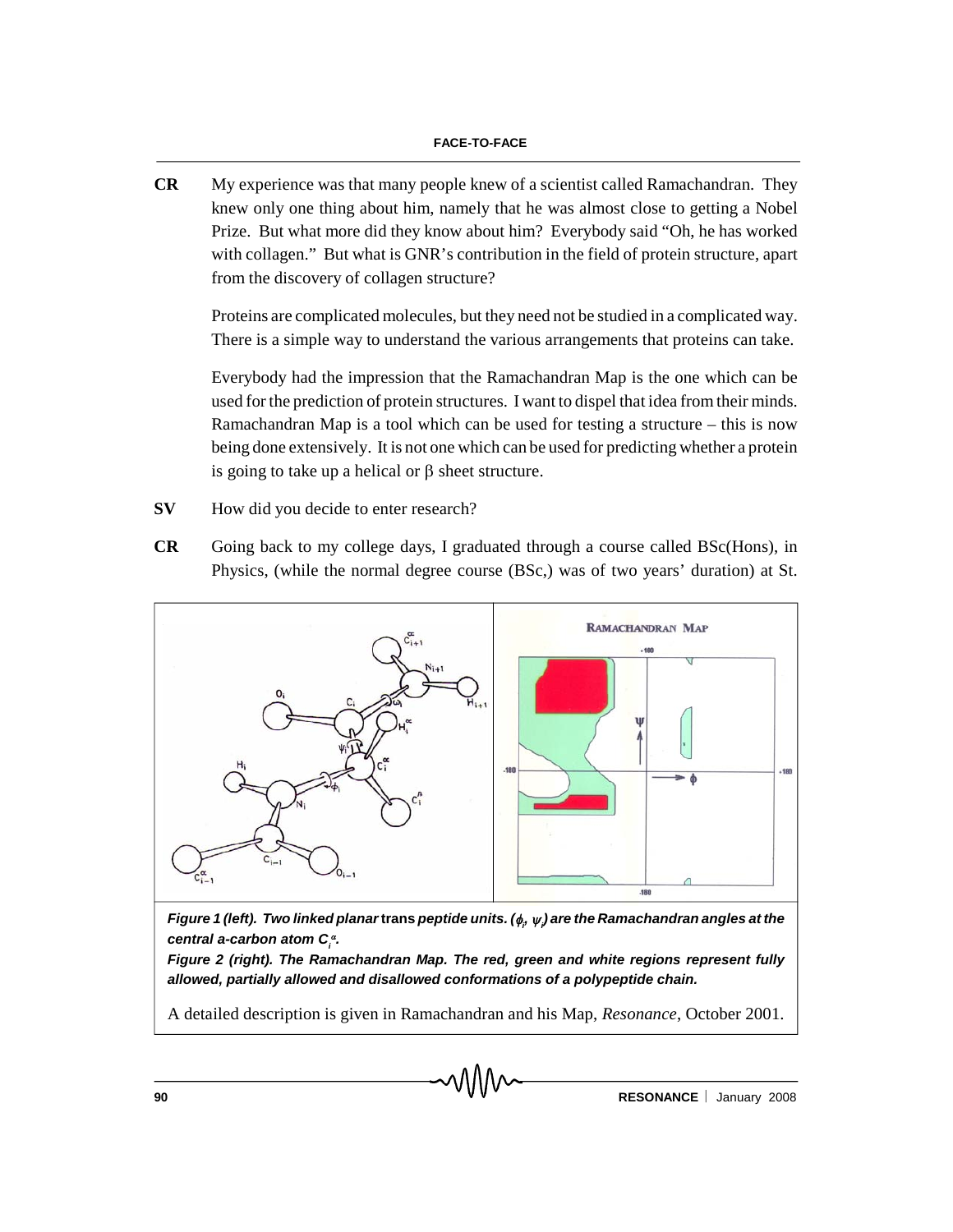Joseph's college, Trichy. This course was presumed to be equivalent to (but not the same as) a Master's degree. I did not have any background in biology except in the school days, which was more descriptive in nature and hence was not much to my liking. I did not have much exposure to chemistry either because that was not a subject in Hons. course.

The Madras University Physics department had a course called 'one year M.Sc. (by examination)', with specialization in X-rays and crystallography. There were just 5 or 6 seats available for that course. That was conducted at the University department of Physics, for which GNR was the head.

When I wanted to join the MSc course, the only condition GNR put for me was that I must continue research after the course. So, he was clear that this course is not for those who want to get just a Masters degree but for students who want to pursue research.

Though honestly, I was not having any idea of research either in University or laboratories, nor had I been exposed to research in my earlier days, I said "Yes", with the idea of joining the course, because had I said "No", I may not be in the MSc course. In that one year, in the department, Iwas exposed to a research atmosphere, which made me understand what research actually means. When the course came to an end, GNR said "Now that it's over, are you ready to join research? I'll recommend you for a Government of India scholarship". The scholarship amount was Rs 200 per month, which was a large amount in those days. Being familiar with the ongoing research activities in the department, I inherently felt "Why not, I can also do research".

After I joined, GNR asked me a tough question "Which branch do you want to do research in Crystallography or Biophysics?" I replied that I would like to work in Biophysics and definitely not in Cyrstallography. Normally, any other person would have, out of curiosity, asked the question as to why I didn't want to work in Crystallography. This would definitely have put me in a little embarrassing situation, since the department had a large population of crystallographers. But GNR didn't ask anything. He said "I am glad. Now you can begin." That is how my whole future was set for me….

My fascination has always been with mathematics. So when I joined the department the first thing which attracted my attention was an electrical desk calculator, 'Marchant' make of which could do such wonderful things as addition, subtraction, multiplication and division.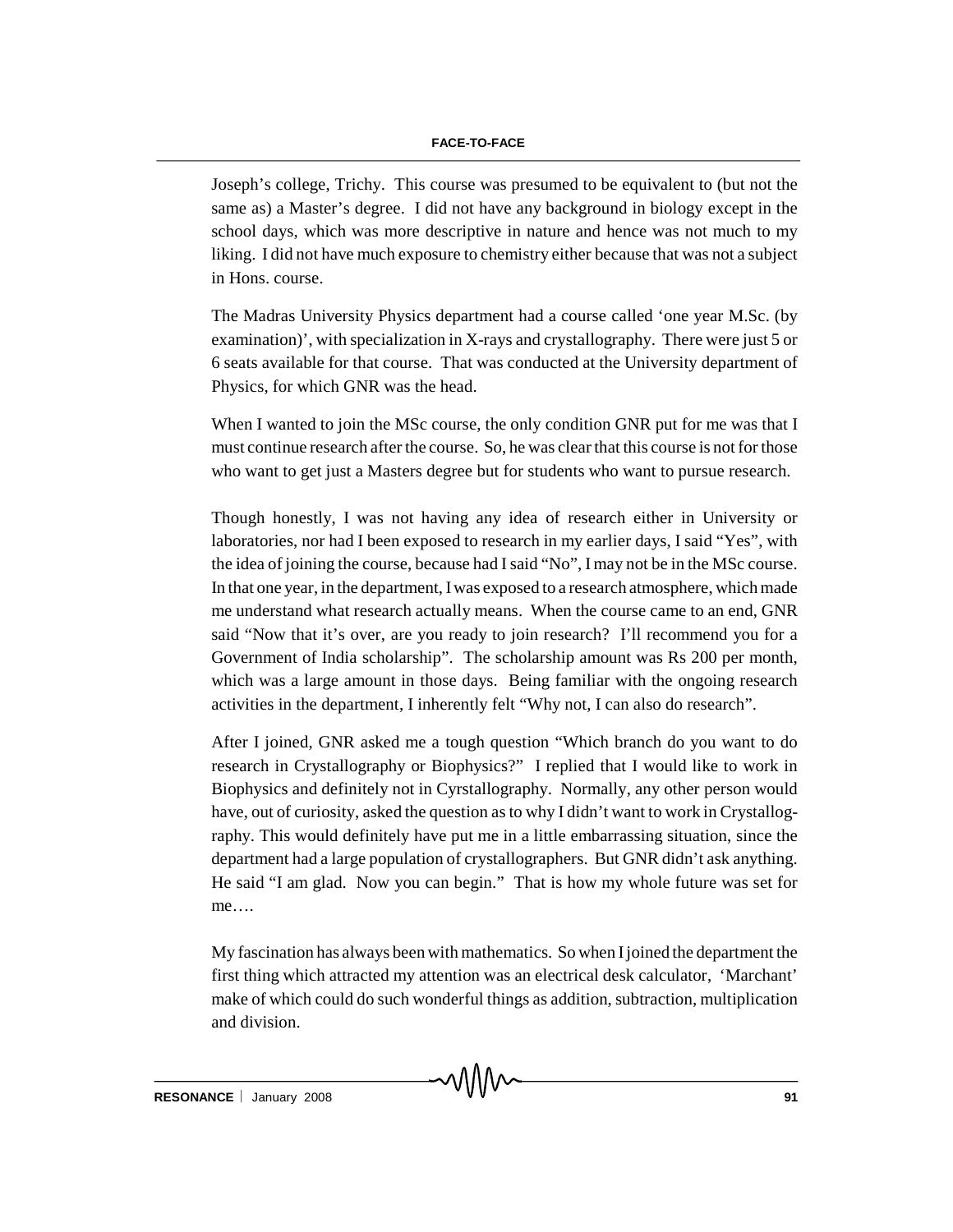- **SV** When you began work with collagen, what was the approach?
- **CR** When I joined the department, in June 1960, it was buzzing with activity on collagen because there was going to be a symposium at the Central Leather Research Institute (CLRI) in the following December. Many were working on the structural and X-ray aspects. The amino acid composition of collagen was known but not the sequence. Well known scientists Alexander Rich and Francis Crick had proposed an arrangement, with one hydrogen bond for three residues which was consistent with the repeat sequence Glycine- Proline- Hydroxy-proline. GNR had proposed another with two hydrogenbonds for three residues (wherever Proline occurs, one hydrogen bond will break). \*

My first assignment was to do a Fourier transform of both structures and to find out the intensity distribution pattern for both. This involves calculating the places where the X-ray intensities will occur, and how intense (dark) they will be. While the answer to the question 'Where' was easy, the answer to the second was difficult and involved a lot of calculations. In the end, X-ray diffraction patterns agreed with both structures though there were some places where the two-bonded structure showed better agreement.

But collagen gave birth to the Ramachandran Map. Crick's objection to GNR's structure was that when you have close packing, some of the van der Waal's distances will be violated. This question was not only approached from the collagen point of view by GNR, but from a generalized point of view. He realized that "this is not just an isolated problem with collagen, but one which is going to be involved with any molecule which has peptides and amino acids."

At that time, everything had to be developed *ab initio*. Sasisekharan (a colleague of GNR at the time) had done the literature search of available peptide structures to develop the criteria for minimum contact distances which could address the problem of steric hindrances with collagen structure.

Regarding my work, some easy geometrical methods existed which were used to

<sup>\*</sup> Collagen is the main component of our body framework (including bones, tendons, skin, ligaments, blood vessels, membranous tissues), hence its study is of tremendous significance. GNR was the first to propose the correct structure of collagen- a coiled coil comprising of three left-handed polypeptide chains. There is a glycine residue at every third position allowing the helices to pack closely, rigidity is imparted by the frequently occuring proline residues and hydrogen bonding occurs through the glycine N-H as well as the hydroxy-proline O-H groups, stabilizing the structure. Sadly, GNR was not given due credit for this even after the controversy raised by Crick and Rich (over the close packing of the helices) subsided.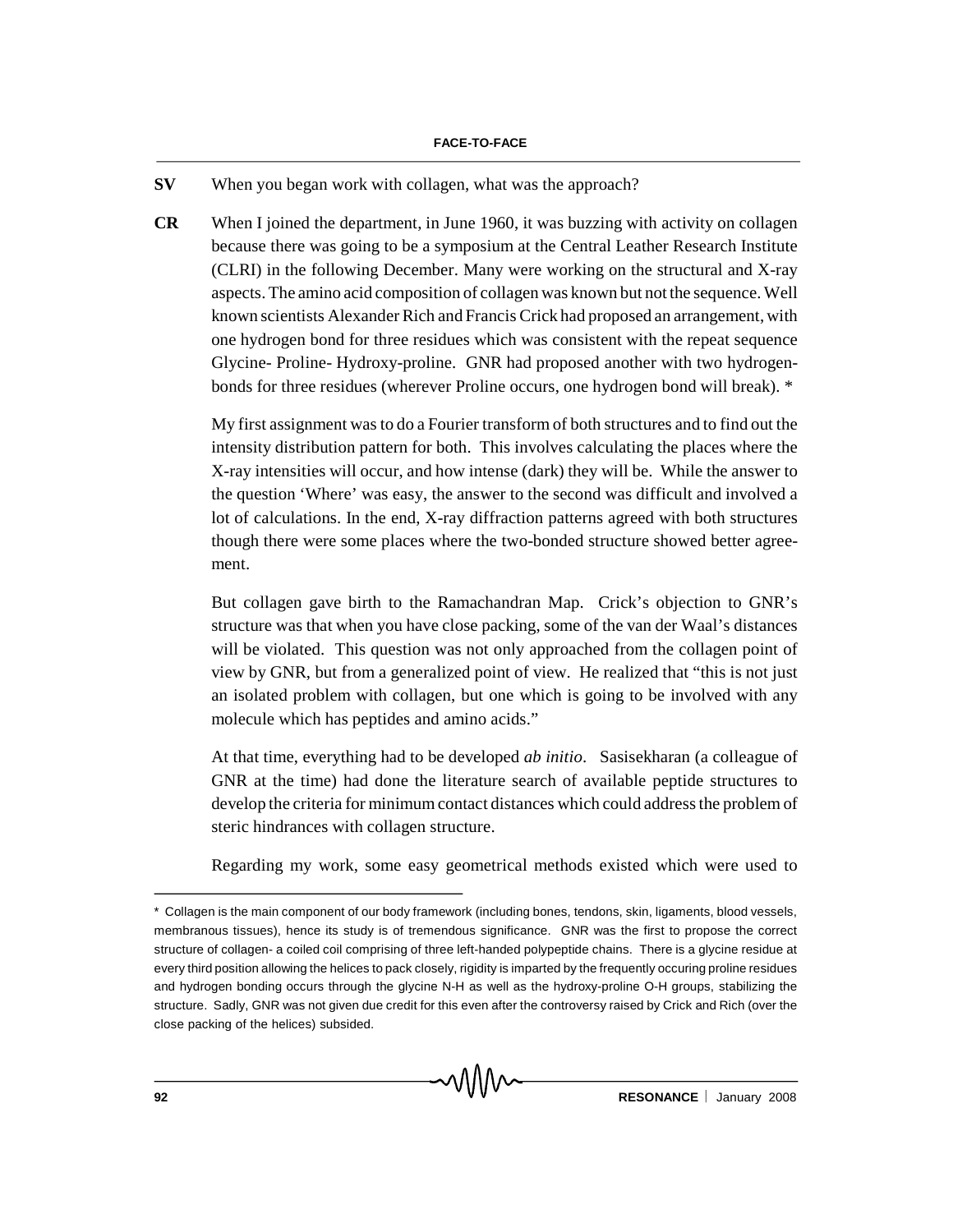calculate the helical parameters of a polypeptide chain. Peptides being planar were known from Corey and Pauling's analysis of crystal structures. Pauling had also given all the peptide dimensions. Pauling focussed more on the á helix, but GNR focussed on one level below that. The initial idea was: If you take a pair of peptide units, how do you mathematically develop a helix out of it? Then came the question of defining the orientation. It can be angles between the planes, it can be angles between the two bonds, or it can be anything. In this case the most pertinent parameters are the angles of rotation. The alphabet for the conformational study can be a simple system of 4 atoms linked to each other, where you can have a rotation about the middle bond.

When the angles had to be defined there was no starting point. GNR said "We will take the fully extended chain as the starting point."

Torsion angles were known in chemistry but they were used to describe preferred arrangements; to go from one conformation to the other was also known. But to take two planar units and go from one conformation to another was not easy to tackle from a mathematical point of view.

Each peptide unit constituting the protein structure is a rigid unit, but the totality of the picture viz. protein/peptide is not a rigid body. So actually it was very difficult at that time to imagine an angle of rotation without having a defined initial position. What was needed was to apply the principles (of physics and mathematics) to the actual case of a peptide, and to transform it in a way that you can work with. Having done this, it was only a matter of time to formulate and carry out the necessary mathematical (numerical) calculations involving a lot of matrices.

- **SV** How long did it take to complete the calculations?
- **CR** About one and a half years. From January 1961, it took about 3 4 months to get the ideas crystallized. Journals were not easily accessible. There was no computer. There was no book which gave the matrix explicitly for numerical (hand) calculations. For about two months I had to search book after book for this. Finally one of my colleagues, S T Rao told me "You check up the book on Classical Mechanics by so- and- so, for the matrix". I rushed but that book was not available in the library. Then I had to find out who has taken the book, find out where he is and then, finally get the book. There the matrix was available. It took time because the libraries were situated in two campuses (A C College and Marina) and buses were not very frequent. After getting the matrix I knew I was at home because matrix is something connected with mathematics and physics and that is my home ground.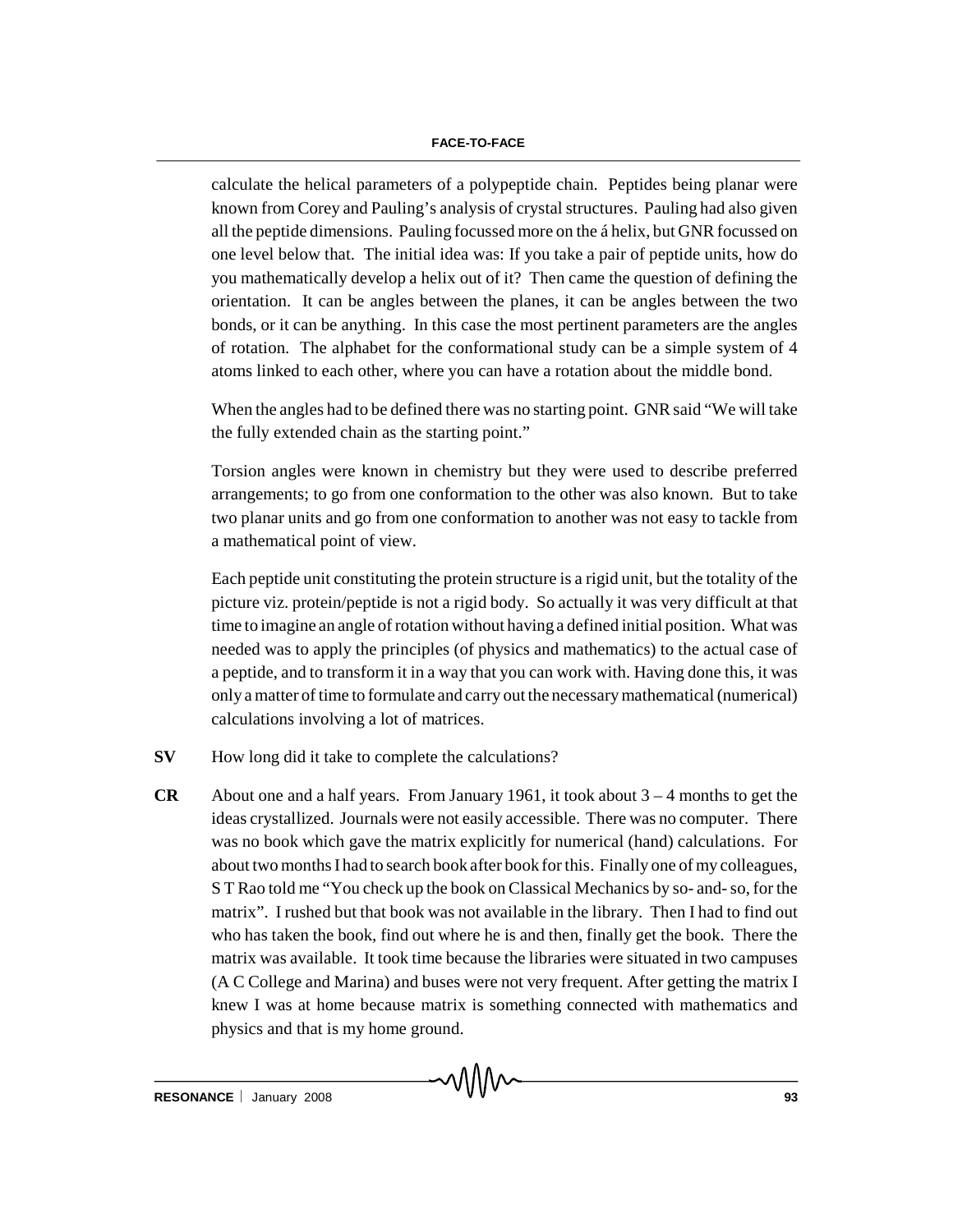We had only two electric desk calculators in the department and one was mostly occupied by the crystallographers. There was only one person who could service these calculators in the city, and if something went wrong, somehow we had to find him. Telephones in those days were not a common sight everywhere. I mention all these to highlight the practical problems. One consoling factor was that there was a similar calculator in the adjacent institution, Central Leather Research Institute (CLRI) and people were kind enough to allow me to use it for a short time.

- **SV** The amount of information that has been represented in a simple, two-dimensional way is impressive.
- **CR** Anyone with mathematics background naturally thinks of representing the results through any graphical way, for easy understanding by others. This case is no exception. When you have two parameters variable, it becomes an X-Y plot. It is easy to perceive and to communicate, but if you are going to work with it you must remember that the two ends are the same; the top and the bottom are the same. It is akin to latitudes and longitudes which go from  $0^{\circ}$  to  $180^{\circ}$  each way. In essence, it is something like a globe.
- **SV** Were the calculations tried beyond the  $C^{\beta}$  atom?
- **CR** No, because the moment you go beyond the  $C^{\beta}$ , there will be rotations and it won't be a 2-D problem. It will become a 3-D or 4-D problem. But the main question was whether nature will tolerate steric hindrance of the backbone in order that the side groups are accomodated or will the side groups adjust themselves (after the backbone adopts a conformation). To answer this question, one has to wait for more and more structures to be solved. As a matter of fact, there are still some who think that the map has nothing to do with proteins because it was done with two peptide units. Had it not been essentially correct, the first 50 or 100 structures which were solved without the help of the Ramachandran Map would have shown that the map was incorrect. The points would have fallen outside the allowed regions of the map.
- **SV** Were you under any pressure while doing fundamental research?
- **CR** From the point of view of pressure, both GNR and myself were in resonance that we must do the work for work's sake. It was not a question of whether the work will be useful. So, from that point of view, I didn't have that pressure but I had the pressure of time, because GNR will say "Go and do it" and I have to do it fast because I really don't know, from the next day onwards, when he is going to call me and ask for the results.

**SV** What was GNR like, as a Professor and as a person?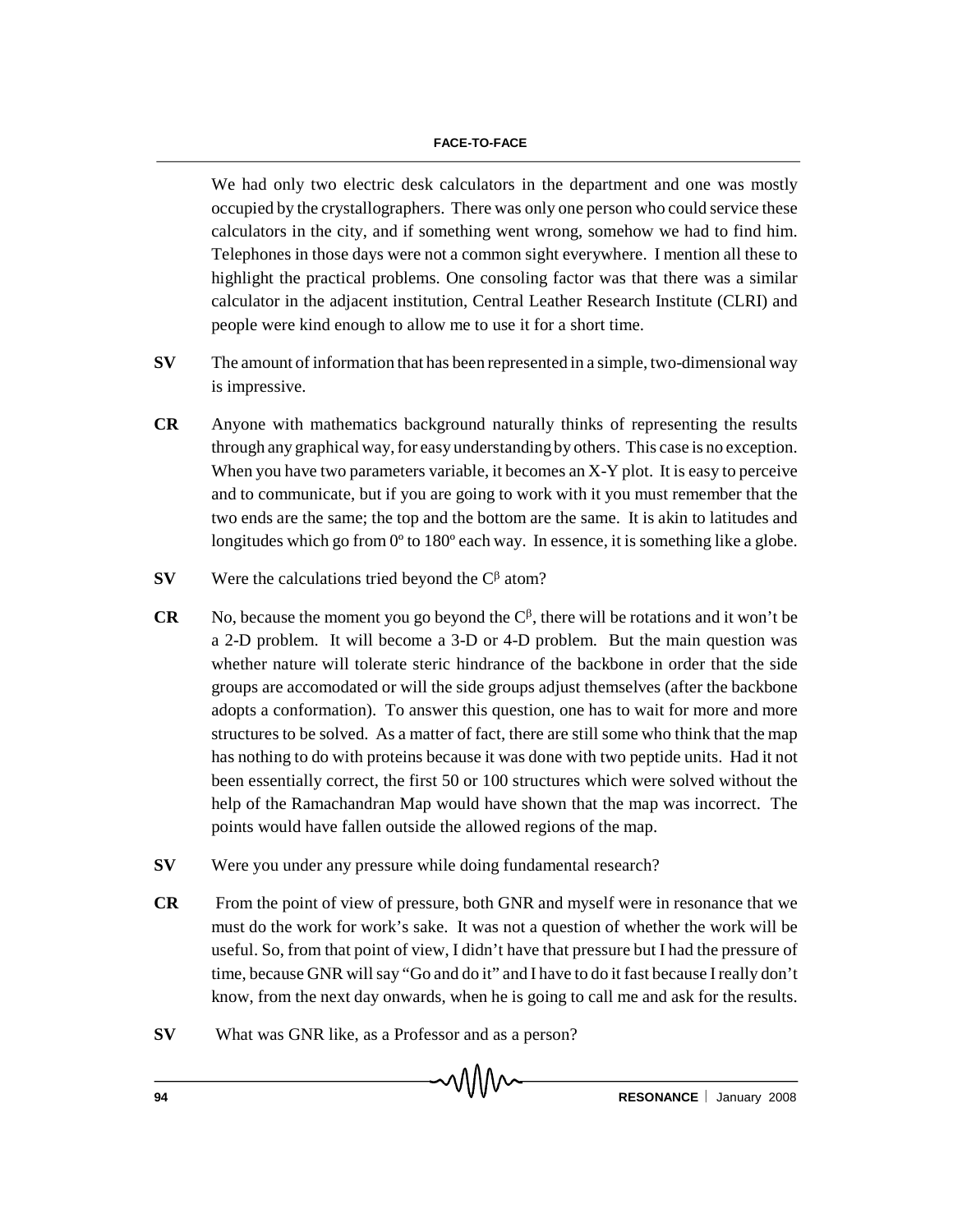**CR** I can say only a few things – his sincerity to the work in the department was extraordinary. Whatever he wanted to do he would put his whole body and soul into it. But the negative point was that he was very impatient. He would think that everything should be done very fast and correctly, in the right way. Though he appeared very strict, he had a very good heart. He would give due credit to the person/s who has done the work, however insignificant it may be.

He had a knack of seeing things correctly, and was very imaginative. Though there may be people like him, I have not come across any.

- **SV** When did you realize the impact of the Ramachandran Map?
- **CR** For me, it was a continuous process because right from the beginning I have been using it. Whenever I had a problem about structure or conformation I could immediately use it. It was my day to day tool. At the same time one cannot exactly say how much it can be used. It all depends upon the person (using it).

Now we have come far away from the Ramachandran Map. As a tool it has served its purpose and to that extent it was an amazing learning experience. The main lesson was "don't think in the beginning itself, whether it will be useful or not, whether it will be really earthshaking or not, whether you can publish it in this journal or that, but start work, plan it carefully, execute it correctly and present it in such a way that other people can understand".

- **SV** What did you do subsequently?
- **CR** I was a lecturer in Madras University when I submitted my thesis. At this time I started work on cyclic peptides. I went to Chicago for a year, in 1967, on GNR's scheme, and continued this work. When I returned, I was promoted to a Reader. In 1970, GNR moved to Bangalore and in 1972 he asked if I would be willing to join his department at IISc.

Talking of cyclic peptides, the Ramachandran Map becomes very useful because the structure can be represented as a polygon on Ramachandran plane and here you have a useful method of comparing conformations, studying the hydrogen bonding, etc.

If you want to cyclize a molecule, what kind of comfomational angles must you have in order that you may be able to bring the ends together? You can test if these angles satisfy the Ramachandran Map. It is useful when you want to synthesize peptide mimics.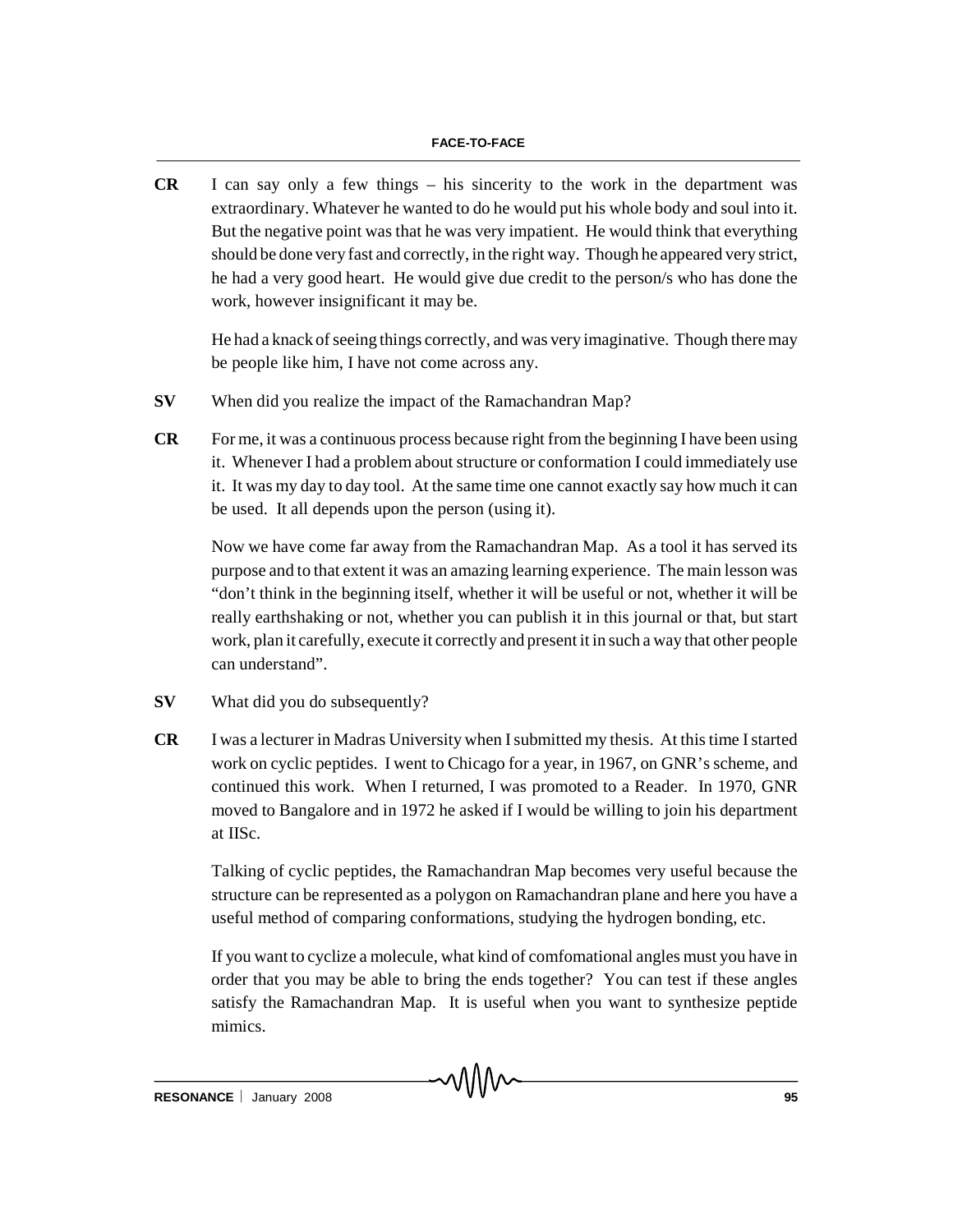In Madras University, I was also working on hydrogen bonding. I asked my first student to do an analysis of NH-O hydrogen bonds. The idea I had was that parameters involving lone pair electrons at the acceptor end should also be involved in characterization and study of the bond (along with those at the donor end).

After I came to Bangalore, I concentrated on the OH-O hydrogen bond to see if the results I had compared with those of the NH-O bonds. Meanwhile I was also studying cyclic peptides from the conformational point of view. I did studies on cyclic tripeptides, tetrapeptides, pentapeptides and hexapeptides and generated a cyclic peptide library. It gave some ideas as to how cyclization could be done from the geometric aspect, involving hydrogen bonds for stabilization. So my hydrogen bonding concept could be extended to the cyclic peptide work. It is by chance that I entered the field of proteins and along with my students, started developing algorithmic methods for protein structure determination. I am also doing modelling of disulphides in proteins (MODIP), which has the potential to be explored further.

- **SV** Were there many changes over time?
- **CR** Yes, quite a lot. The students are of the same type except their exposure to science is very large now-a-days compared to the earlier times. In one sense it is good because they come to know a lot of things. In another sense it is not because they get confused so much. So, it is necessary for a person who joins research to be properly guided in order to know what exactly is meant by research, because whatever you read in literature is the final outcome. It does not reveal how much work and effort has gone in. Nor does it record how much failure and disappointment the person has to undergo before success is achieved.

Now-a-days peer pressure is so much. In my days I didn't even think of my PhD when I started my research. I didn't even know when I will submit my thesis and what my thesis will be at the end of four or five years.

- **SV** What are your current research interests?
- **CR** My work mainly deals with looking for patterns that could be picked out from protein structures. In view of expanding (concepts of) science, if I can give some input from my area to someone else's work and if it can be useful, I would love it. Using what I know, trying to find something that is hidden in the protein data and catalogue it, so that it can be used by other people for future studies. In some cases you are able to get an answer to an observation, in some cases you are not. For the latter, one must continue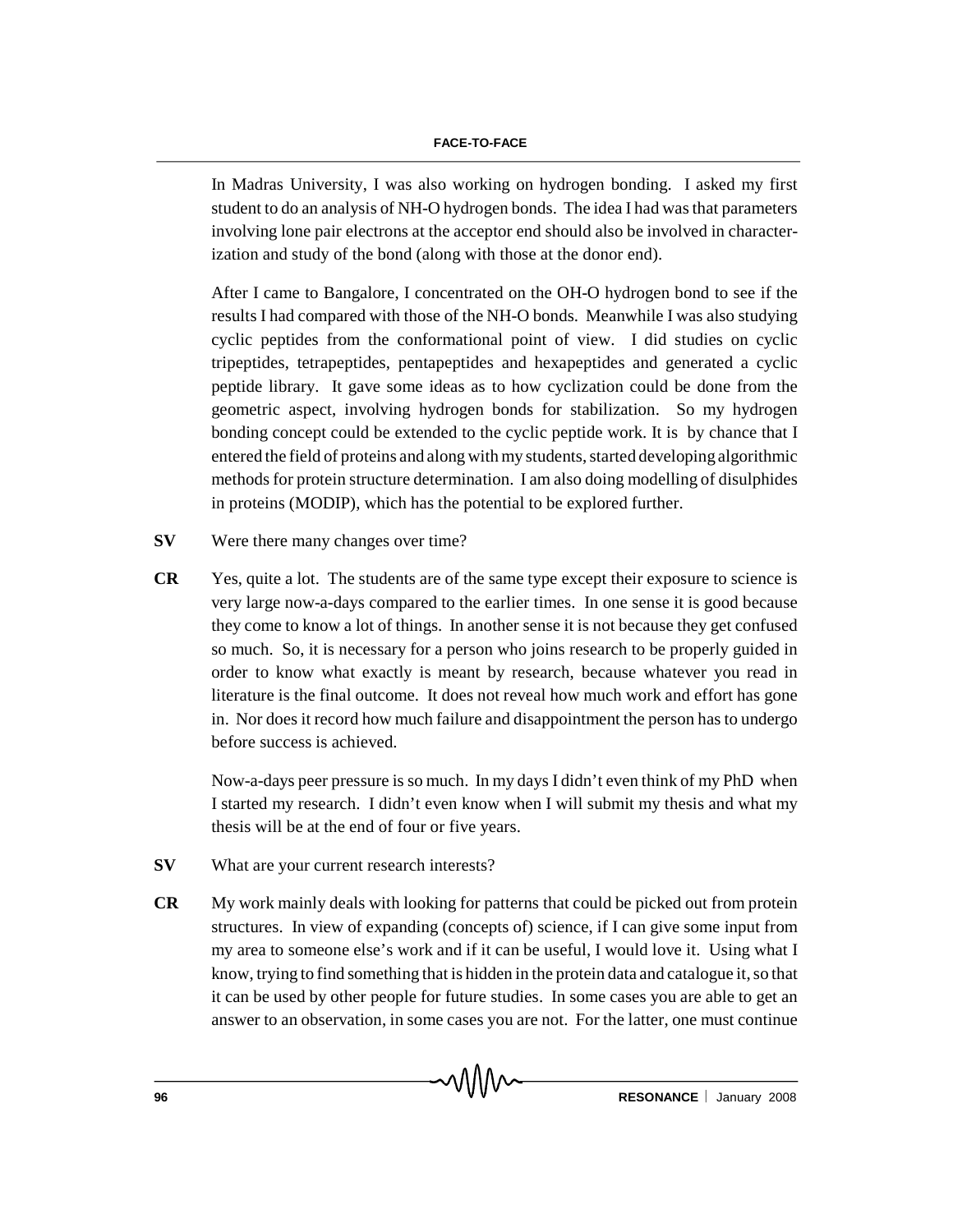one's search fromvarious other angles and see if the answer is obtainable. Till that time it will be a question. It's a never-ending process.

- **SV** What are the aspects of your work that you particularly enjoy?
- **CR** Right from my early days, I have had a fascination for teaching. After I finished my BSc(Hons), my idea was to teach. I joined MSc to facilitate this, but during the one year when I was in GNR's lab, things changed.

I enjoy teaching in the (classical) classroom style, with a blackboard and chalk, and models to show protein conformation, rather than using power point slides. I like to motivate students to ask questions.

Another thing I enjoy is computer programming. My addiction to calculators later on turned into an addiction to computers and I started writing programs from 1965 onwards, in Fortran. I started programming when I had just finished my Ph.D. The first computer (IBM 1620) came to the Government Engineering College in Madras around that time. The program which one could run on it was FORGO and FORTOGO. In 1967, by the time I went to Chicago, I was completely familiar with programming, and began to use it for my work on cyclic peptides.

Although I had learnt programming on my own, I felt that it would be better to have an organized course to teach programming to students of Biology or Biophysics. I taught such a course in IISc for almost ten years. At that time computers were not as common as they are now, and many students who learnt programming then, I understand, found it useful later on.

I find that it is such a good tool that helps you think logically, step-by-step. So, the flowcharting which is used in programming has almost become a part of my day-to-day life. Before I start doing anything, I make a mental flowchart.

- **SV** What are your other interests?
- **CR** One of the things is my liking for Carnatic music. I began liking it initially because of the science. I tried to relate it with the diatonic scale and tempered scale of music, tried to judge the sound in terms of quality and frequency. Later, I started developing an artistic taste for music. My interest initially was in the rhythm rather than in the melody. So, I learned how to play the mridangam for  $8 - 10$  years and began to appreciate the mathematical complexity and nuances involved in the tala structures.